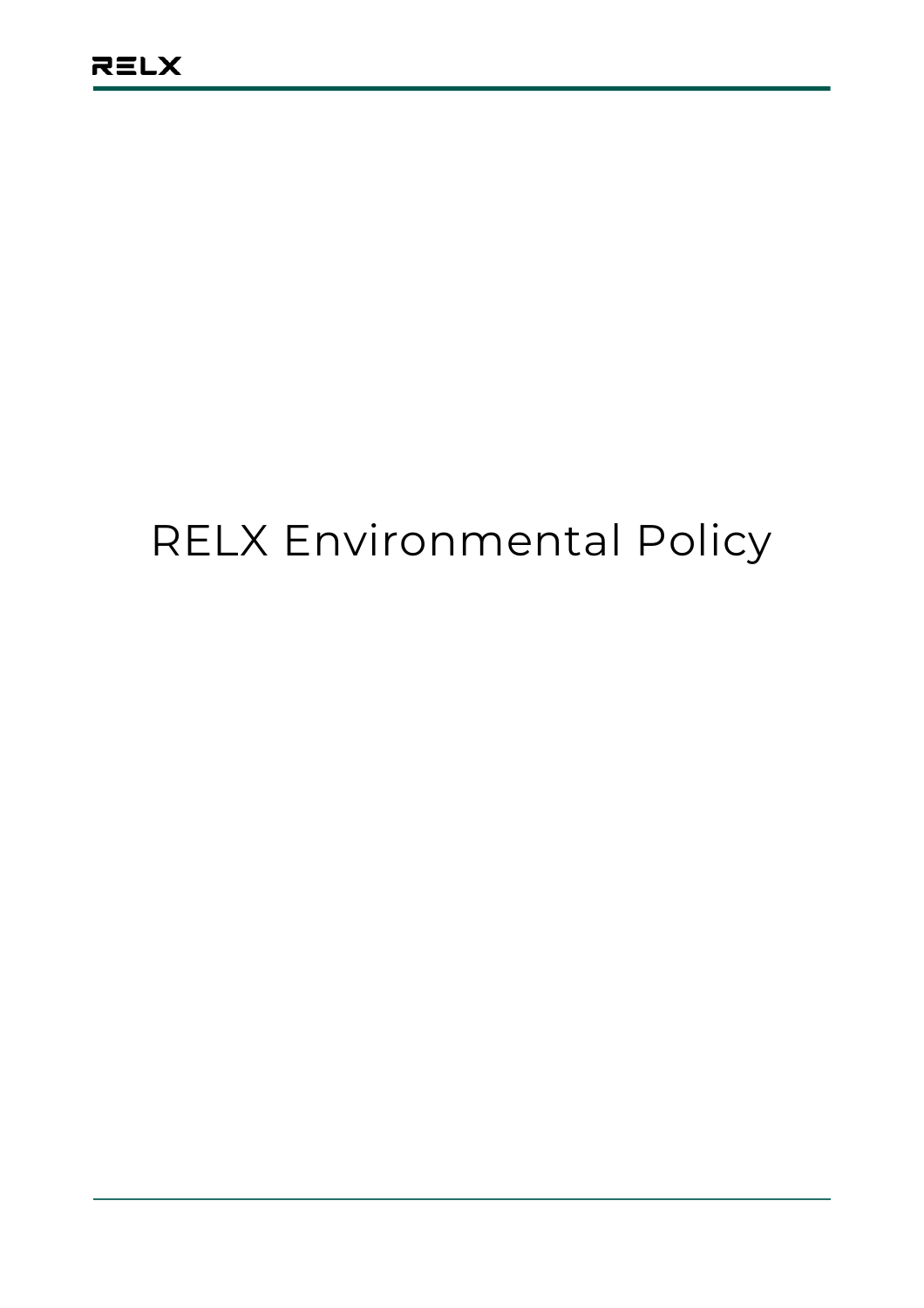RLX Technology (hereinafter referred to as "RELX", the "Company" or "We") is committed to operating and managing its business sustainably, to implementing the concept of low carbon for our products' whole life cycle, to minimizing the environmental impact of the business activities from the Company and its value chain, and to achieving the goal of sustainable development in long term. We commit to:

- Strictly abide by the environmental laws, regulations from the government, and other relevant requirements.
- Implement the applicable environmental management systems and improve continually to ensure the internal management operates efficiently and effectively.
- Set and regularly review the environmental target and objective and achieve pollution prevention and environmental performance improvement.
- Properly handle the waste gas, wastewater, and solid waste in compliance, and strive to minimize the impact of company activities on the environment.
- Promote resource conservation in company activities and improve the efficiency of resource utilization.
- Take initiative in identifying the risks and opportunities for climate change in company activities, and advocate for energy conservation and green operation.
- Focus on the ecological impact of company activities, and strive to protect biodiversity as corporate social responsibility
- Prioritize the use of environmental-friendly and safe raw materials in product development and production
- Actively provide regular training for our employees to improve their environmental protection awareness and develop a green corporate culture of the Company.
- Make the policy accessible to the public, and seek inspection, understanding, and cooperation from the interested parties.

## **Measures**

- 1 Improving water use efficiency
	- We keep a ledger to regularly track and analyze the water consumption of each selfowned factory, laboratory, and office; set water-saving goals and work plans.
	- We use water-saving equipment and amenities in self-owned factories, laboratories, and offices, and post water-saving notices and signs to encourage employees to save water
	- We regularly assess the integrity of water transmission pipelines and water supply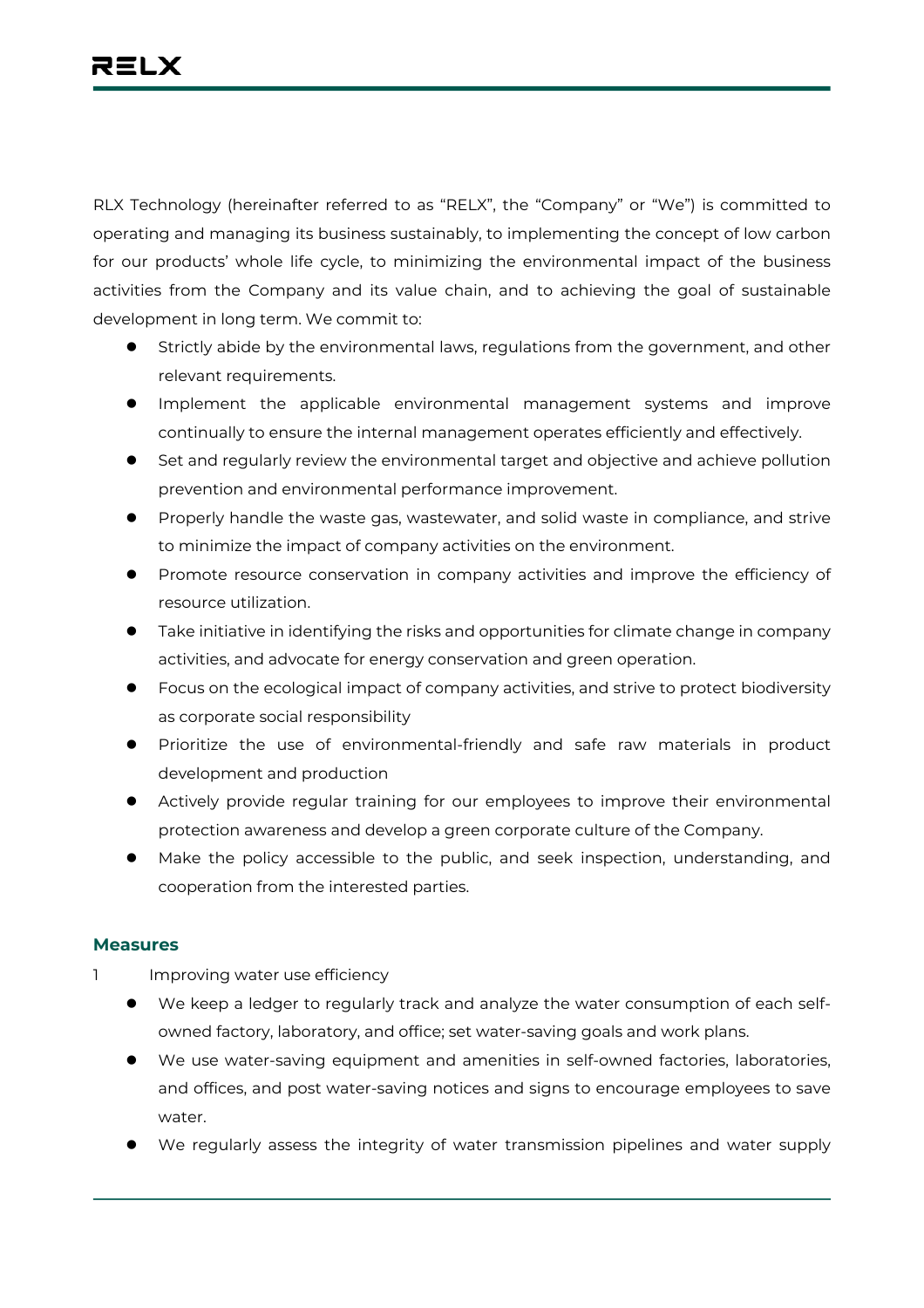facilities to prevent water loss due to drips or leakage.

- We optimize product design and production technology to reduce water consumption per unit of product.
- 2 Managing the waste gas, wastewater, and solid waste in compliance
	- For waste gas and wastewater, based on the integrated prevention principle of source and in-process control and end-of-pipe treatment, we adopt effective pollution control techniques and pollution treatment facilities to reduce harmful substances discharged to ensure compliance with emission standards.
	- For hazardous wastes, we entrust a qualified disposal agency to dispose of following relevant laws and regulations.
	- For solid wastes, we implement the classification principle and sort them for disposal.
- 3 Addressing climate change
	- We establish a ledger to regularly track and analyze the energy consumption of each self-owned factory, laboratory, and office; identify and efficiently control high-energy consuming links in the operation process; set energy-saving goals and work plans.
	- We are favorable toward energy-saving technologies and products.
	- We explore the use of renewable energy.
	- We regularly determine greenhouse gas emissions; set reduction targets and work plans; constantly improve climate change management and greenhouse gas information disclosure.
	- We incorporate climate-related considerations into corporate business strategies and business decision-making processes, improving our ability to respond to climate change.
- 4 Enhancing environmental protection awareness
	- We organize environmental protection training for each self-owned factory and laboratory to interpret the latest environmental laws and regulations and promote the knowledge of green production.
	- We organize training and events on environmental protection for all employees to promote green operation and green office practices and work with all employees to practice sustainable development.